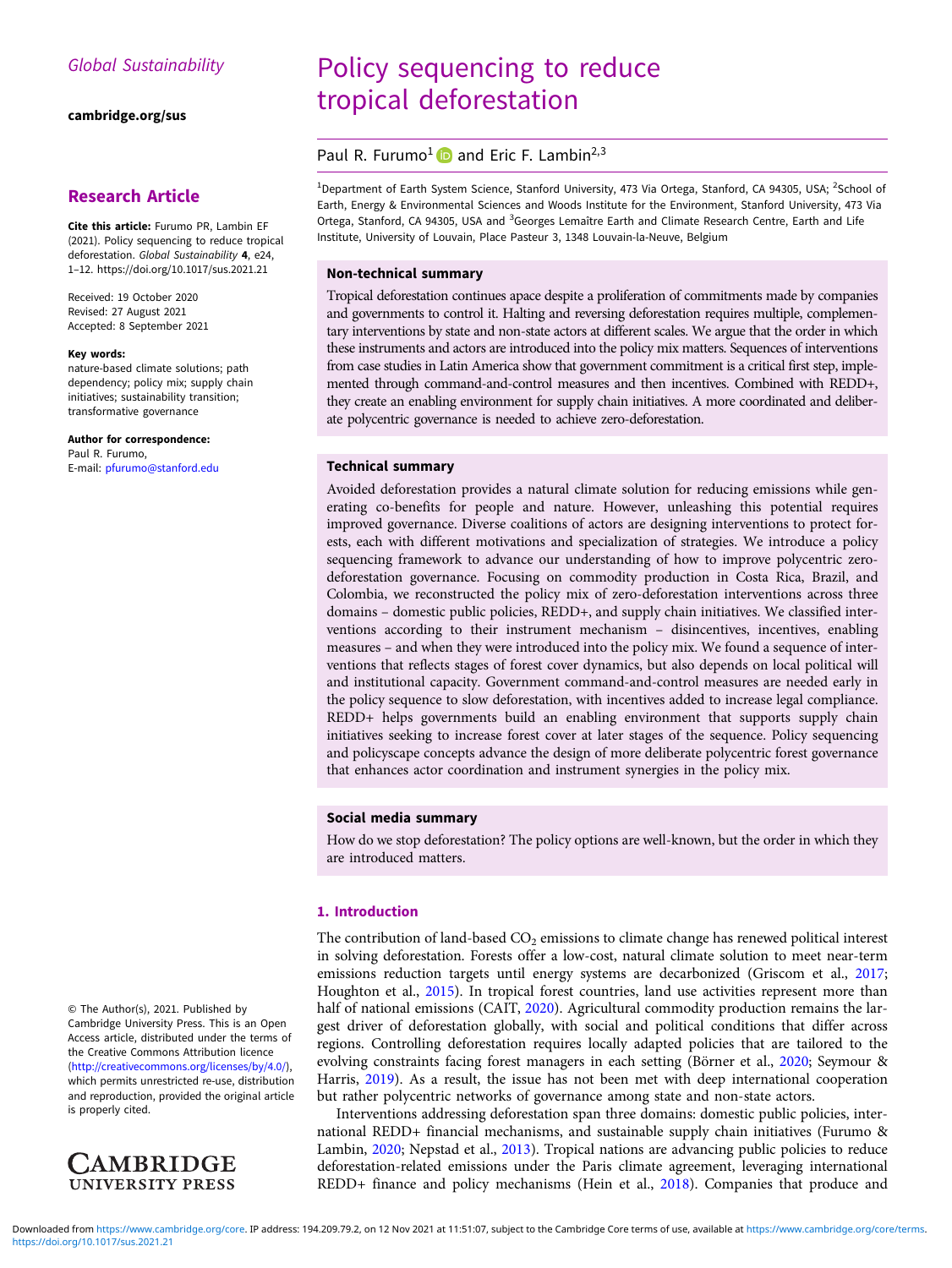source commodities in these countries seek to enhance their reputations and market access by committing to eliminate deforestation from their supply chains (Lambin et al., [2018\)](#page-10-0). Transnational actor networks such as the New York Declaration on Forests (NYDF) and Tropical Forest Alliance (TFA) support these commitments. Yet, global forest loss was greater in the last decade than in the previous one, despite broad actor engagement. There is a pressing need to accelerate the zero-deforestation transition.

Supply chain initiatives have limited effectiveness without complementary public policies (Lambin et al., [2018;](#page-10-0) Taylor & Streck, [2018\)](#page-10-0). Governments create enabling conditions that support supply chain initiatives by threatening with regulations, formalizing land rights, legitimizing novel governance arrangements, orchestrating actors, and monitoring compliance. Voluntary supply chain initiatives are still embraced by a small portion of industry leaders, while laggards are unlikely to adopt better practices without a regulatory push from governments (Lambin et al., [2020\)](#page-10-0). A mix of command-and-control and market-based approaches is thus required. The order in which these interventions are introduced into a policy mix may matter, as governance systems navigate different forest cover change dynamics through time that influence the political feasibility of strategies.

The concept of policy sequencing has recently been elaborated in the literature on renewable energy transitions as a mechanism for incrementally ratcheting up policy stringency (Meckling et al., [2015,](#page-10-0) [2017;](#page-10-0) Pahle et al., [2018](#page-10-0)). It has not yet been applied to land use. Zero deforestation as a policy objective is distinct from energy decarbonization in several ways. While decarbonization is formulated as a technical problem – designing and deploying renewable energy technologies – the complexity of solving deforestation makes it a 'wicked' problem. Targets depend on geographic context and progress is influenced by multiple stakeholders with different interests. The many pathways to reducing deforestation reflect diverse land uses and values. Stakeholder motivations influence their strategies – for example, indigenous communities favor area-based reserves whereas industry actors privilege market-based approaches. The opportunity for zero deforestation thus lies in increasing convergence among actor groups and agendas, including reduced carbon emissions, biodiversity conservation, sustainable rural development, geopolitical control, and preventing zoonotic diseases (Dobson et al., [2020](#page-9-0)). We hypothesize that policy sequencing has the potential to enhance instrument and actor coordination toward zero deforestation.

In this study, we analyze the patterns of sequencing in the evolution of public–private policy mixes in three Latin American countries that have committed to reduce deforestation: Costa Rica, Brazil, and Colombia. These countries feature different levels of institutional maturity and policy success toward controlling deforestation. We first provide a theoretical background on policy mixes, with special attention to how policy sequencing – the temporal component of a policy mix – bridges instrument options with the territorial demands of a *policyscape* – the spatial component of a policy mix ([Figure 1](#page-2-0)). We then compare findings from our case studies, discuss mechanisms of policy sequencing, and offer insights on how iterative learning can deliver smarter policy mixes.

### 2. Theoretical framework

# 2.1 Policy mix

The spatial and temporal heterogeneity of deforestation drivers has precluded a first-best approach to controlling deforestation as a negative externality of commodity production and rural development. In this second-best setting, instrument mixes are justified by the variable opportunity costs of conservation, imperfect property rights, political constraints, and regulatory interactions across jurisdictions (Bennear & Stavins, [2007;](#page-9-0) Goulder & Parry, [2008](#page-9-0); Pfaff & Robalino, [2012](#page-10-0)). The rationale of an instrument mix is further supported by innovation and policy studies (Flanagan et al., [2011](#page-9-0); Howlett & Rayner, [2007](#page-10-0); Rogge & Reichardt, [2016\)](#page-10-0). Different policy instruments are needed to destabilize incumbent actor regimes that rely on deforestation, and fortify niche actors advancing more sustainable alternative models like agroforestry and silvopastoral practices (Kivimaa & Kern, [2016\)](#page-10-0). This entails innovations in the production and distribution of commodities, including sustainable land management practices, improved supply chain monitoring and traceability, and new markets for deforestation-free products. Civil society is supporting companies with new tools to standardize these efforts (e.g. TRASE, Accountability Framework initiative). However, the implementation costs fall largely on producers who perceive risks, bottlenecks, and insufficient incentives to decouple commodity production from deforestation, barriers that no single instrument can address (Jaffe et al., [2005;](#page-10-0) Rogge & Reichardt, [2016;](#page-10-0) Waissbein et al., [2013](#page-11-0)).

### 2.2 Policy sequence

Early use of policy sequencing was to understand historical institutional changes and shifts in public policy. Institutional theorists have long recognized the importance of policy feedback, or how existing policies shape key aspects of politics and subsequent policymaking (Béland & Schlager, [2019;](#page-9-0) Pierson, [1993;](#page-10-0) Schattschneider, [1935](#page-10-0); Skocpol, [1992\)](#page-10-0). The concept of 'path dependency' describes the temporal sequence of events in this causal chain and emphasizes policy change as the outcome of a policy sequence. Path-dependent sequences can be selfreinforcing or reactive (Mahoney, [2000](#page-10-0)). Self-reinforcing sequences are defined by positive feedbacks in which present policy choices constrain future policy options through mechanisms of differential increasing returns and high costs of reversion (Levin et al., [2012;](#page-10-0) Pierson, [2000](#page-10-0)). This leads to long-term reproduction of institutional patterns, or 'lock-in' of prevailing status quo conditions that repel change to more efficient policy alternatives (Mahoney, [2000\)](#page-10-0). Reactive sequences, by contrast, are defined by negative feedbacks in which policy choices trigger a chain of reactions through mechanisms of learning and increased competitiveness, which leads to institutional change. In the energy sector, policymakers have learned how to adjust price support mechanisms (e.g. feed-in-tariffs) to spur deployment and bring down costs of renewable technologies (Pahle et al., [2018](#page-10-0)). Yet decarbonization remains hampered by sunk costs in current technologies (e.g. stranded assets), accumulation of experience in institutions, and entrenched special interests despite the growing affordability of renewable technologies (Jordan & Matt, [2014;](#page-10-0) Rosenbloom et al., [2019\)](#page-10-0).

Policymakers seldom have an opportunity for wholesale replacement of existing policies. Instead, new policy instruments are commonly patched onto existing arrangements through a process of 'layering' (Howlett & Rayner, [2013;](#page-10-0) Streeck & Thelen, [2005;](#page-10-0) van der Heijden, [2011](#page-11-0)). Adding new instruments without dismantling old ones can create antagonisms in the policy mix – for example, tension between new conservation priorities and old government incentives that facilitate industry access to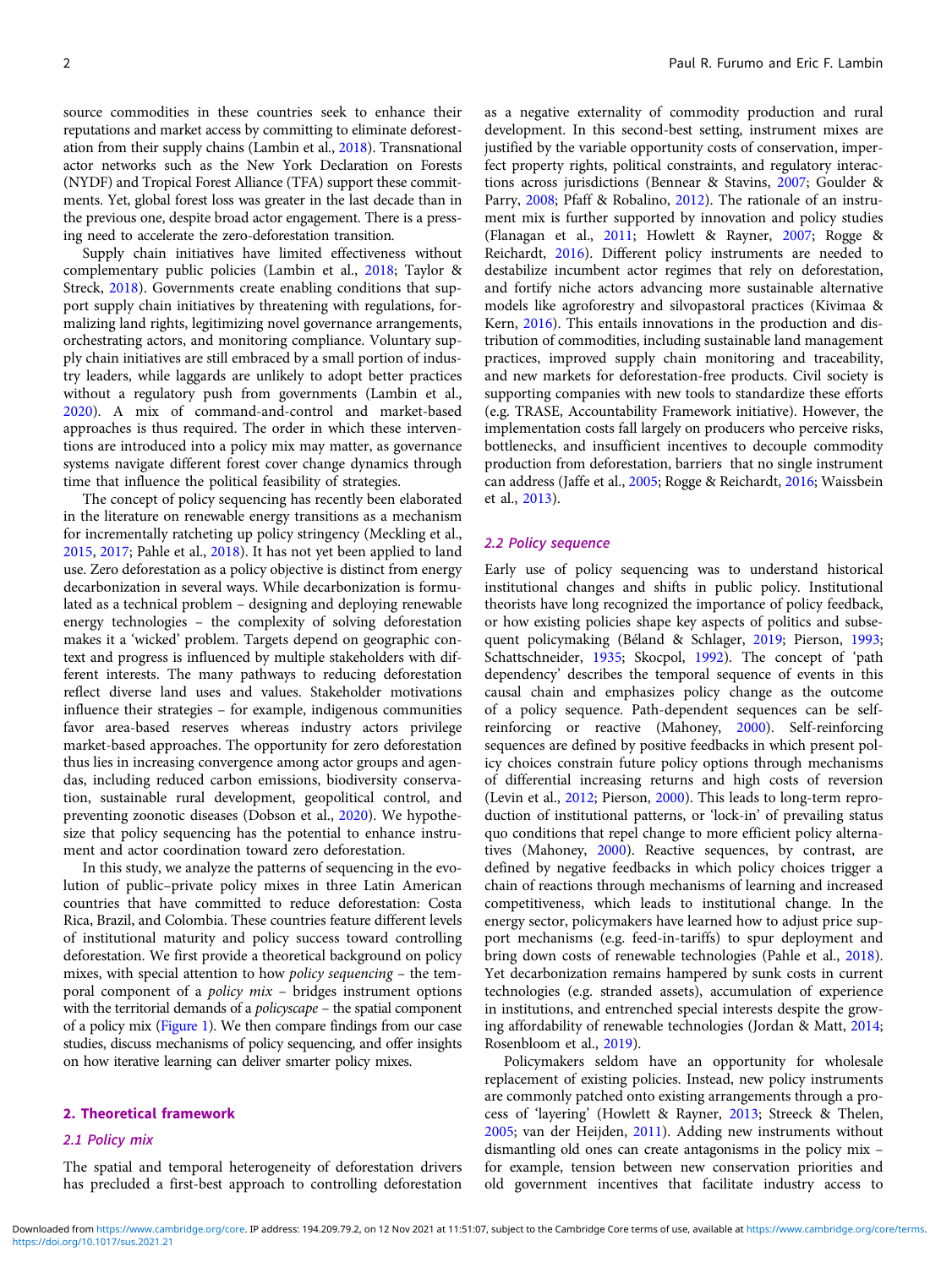<span id="page-2-0"></span>

Fig. 1. Conceptual framework of a policy mix perspective on zero-deforestation governance. Policy instruments to reduce deforestation are designed by groups of public and private actors in three general domains: domestic public policies, REDD+, and sustainable supply chain initiatives. The resulting policy mix is implemented through a temporal process of policy sequencing at different spatial scales in the policyscape.

forested lands through preferential zoning, subsidies, and infrastructure development. Scholarly attention has thus shifted from policy sequencing as an unintentional process of institutional change (or continuity) to sequencing as an intentional policy design tool for smarter regulation (Gunningham & Sinclair, [1998;](#page-9-0) Howlett, [2019\)](#page-10-0). Smarter policy mixes require policymakers to consider how instruments might facilitate or form synergies with other instruments and actors in the mix (Lambin et al., [2014;](#page-10-0) Taeihagh et al., [2013\)](#page-10-0). Strategic policy sequencing can help overcome barriers that uphold lock-ins (Pahle et al., [2018\)](#page-10-0). For example, deployment of incentives for the adoption of renewable technologies was a prerequisite to build coalitions of private sector support before more coercive carbon pricing policies could be introduced (Li & Taeihagh, [2020](#page-10-0); Meckling et al., [2015,](#page-10-0) [2017\)](#page-10-0).

In the land use sector, state regulation can prompt eco-innovation among firms. Long-term government targets (e.g. emissions or deforestation reductions) support private sector innovation by reducing the risk of policy reversal. Pursuit of targets through engagement with transnational networks and issue linkages with other agendas helps set standardized regulations across jurisdictions that reduce free-riding by non-compliant actors. Once commodity producers comply with a voluntary sustainability standard (VSS), new operating procedures – for example, crop planting protocols, segregated supply chains – represent a technology push toward more sustainable practices (Jordan & Matt, [2014;](#page-10-0) Schmidt & Sewerin, [2017\)](#page-10-0). New lock-in is reinforced by market demand for sustainably produced commodities, including investments to reconfigure supply chains, ensure responsible procurement, and reach new clients. In sum, intentional policy sequencing seeks to spur coordinated multistakeholder action through push and pull measures that are mediated by regulation, technology, and market forces

(Constantini et al., [2017;](#page-9-0) Horbach et al., [2012\)](#page-10-0). Coordination in the policy mix is enhanced through iterative experimentation and learning among stakeholders (Pahl-Wostl, [2009](#page-10-0)).

# 2.3 Policyscape

The spatial configuration of a policy mix is the policyscape. In theory, the spatial distribution of instruments reflects the spatial heterogeneity of deforestation risks and is thus endogenous to landscape characteristics (Pfaff & Robalino, [2012](#page-10-0)). A policyscape perspective considers how to maximize the cost-effectiveness of the policy mix through improved spatial targeting (Barton et al., [2013](#page-9-0)). This depends on instrument complementarity and additionality – for example, optimal spatial allocation of commandand-control and incentive-based instruments – as well as how individual instruments are calibrated – for example, which lands are eligible under a PES program. Under polycentric governance, different actor groups design interventions independently at different scales. Spatial overlap can provide a degree of reinforcement and resiliency, but without coordination, it can also lead to reduced additionality, increased transaction costs, and wasted resources (Ostrom, [2010\)](#page-10-0). For instance, government pledges bring donor funding and NGO activity with limited coordination among actors. There may be too many instruments targeting one place, or competing instruments (e.g. ecocertification schemes) that raise transaction costs of compliance. Conversely, neglected regions may have insufficient interventions, creating gaps in the policyscape. Selection biases in voluntary incentives often fail to target the most at-risk lands (Börner et al., [2020;](#page-9-0) Ezzine-de-Blas et al., [2016;](#page-9-0) Robalino & Pfaff, [2013](#page-10-0)). The question therefore becomes how a well-designed sequence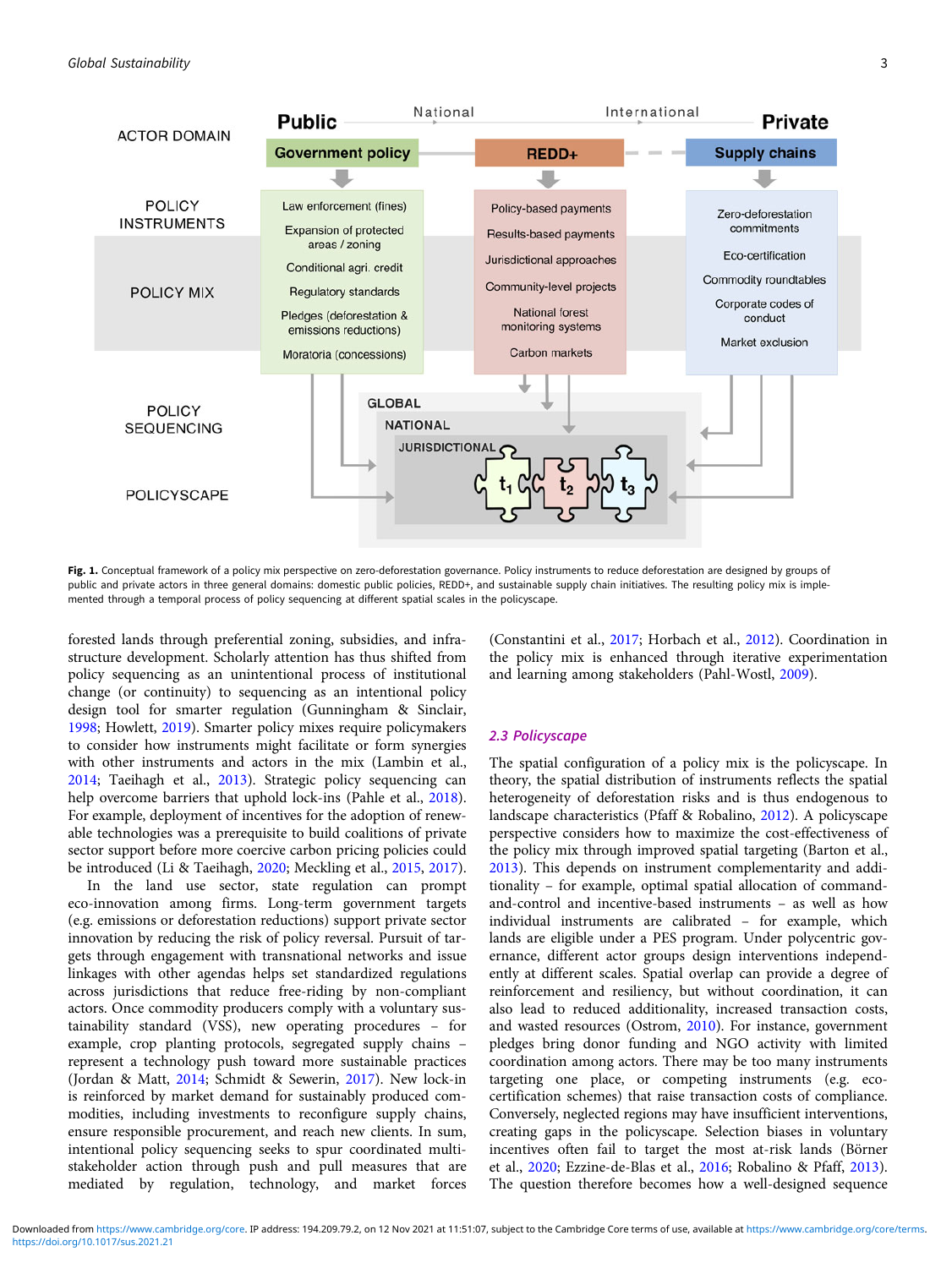of interventions can deliver conservation goals at lower cost across entire at-risk regions.

## 3. Methods

We compiled recent deforestation interventions in each country from policy references (see Supplementary Material), and classified policies as disincentives, incentives, or enabling measures (Börner & Vosti, [2013\)](#page-9-0). We extracted the patterns of instrument and actor sequencing in relation to national forest cover dynamics to understand how the policy mix changes at different stages of the forest transition. Originally proposed by Mather ([1992](#page-10-0)), the forest transition is an empirical regularity that describes how countries undergo forest loss and subsequent recovery. Intact or core forests experience frontier conditions marked by accelerated land clearing until forest cover stabilizes and begins to recover in forest-agriculture mosaics, or production landscapes (Angelsen & Rudel, [2013\)](#page-9-0). Forest transition is not deterministic: countries may undergo forest transitions differently, at varying rates, and with reversals of forest recovery. Forest transition provides a framework for understanding how certain policies become more relevant and politically feasible at different stages, and how the right policy mix can shorten periods of forest loss and accelerate periods of forest stabilization (Angelsen & Rudel, [2013](#page-9-0); Mather, [2007\)](#page-10-0).

# 4. Results

While public policies included a balance among disincentives, incentives, and enabling measures, supply chain and REDD+ initiatives had a greater focus on incentives. Examples of deforestation interventions from case studies are presented in [Table 1](#page-4-0). Below, we summarize the policy sequences observed in the case studies. For in-depth analysis on zero-deforestation agendas and governance in each country, refer to the Supplementary Material.

# 4.1 Stages of actor and instrument sequencing

### 4.1.1 Domestic public policies

The pattern of sequencing observed was that of early government intervention, followed by REDD+ and sustainable supply chain initiatives ([Figure 2\)](#page-5-0). At early stages of the forest transition, the state played a critical role in agenda setting following periods of rampant forest loss. Government interventions first included command-and-control measures like increased land use regulations, law enforcement, fines, and area-based interventions. The goal was to establish a legal basis for forest protection and the institutional capacity to enforce it. Coercive policy instruments helped slow land clearing by consolidating the agricultural frontier and deterring land speculation. Protected areas were significantly expanded at this early stage of intervention in all three countries. Costa Rica stiffened consequences for illegal deforesters from fines to jail sentences in the 1990s. In the Brazilian Amazon, a stringent national forest code had long been in place making most deforestation illegal, but there was little political will to enforce it. Creation of a national satellite-based forest monitoring system (PRODES) in the late 1980s allowed the government to step up field raids, equipment confiscations, and fines. Colombia also increased field operations in the late 2010s to stop illegal deforestation after the peace agreement, and established the country's first national agricultural frontier to assist conservation efforts outside of protected areas. These regulations act as deterrents – a first response to 'stop the bleeding' of forest loss. They reduce

extensive agricultural rent by increasing the costs of expansion into forests (Angelsen, [2010](#page-9-0); Nepstad et al., [2014\)](#page-10-0).

A subsequent set of government policies added regulatory incentives into the policy mix to reinforce legal compliance. These supporting instruments make compliance more attractive by increasing forest rent and its capture (Angelsen, [2010\)](#page-9-0). Costa Rica's national PES program was introduced after the strengthening of the protected areas system. Between 1997 and 2012, conditional payments supported the protection of 860,000 hectares of forest on private lands, nearly one-fifth of the territory (Porras et al., [2013](#page-10-0)). Previous government experience with distributing subsidies and forest certificates in Costa Rica provided institutional capacity as well as industry and smallholder support for a successful rollout of the PES program (Pagiola, [2008;](#page-10-0) Watson et al., [1998](#page-11-0)). Incentives can also be leveraged to make noncompliance more costly, such as the Critical Counties program in Brazil that froze agricultural credit in the counties with the highest rates of deforestation.

As incentive-based policies rely on clearly defined property rights, additional enabling measures were needed. The PES program in Costa Rica has helped formalize land tenure as a precondition for participation (Porras et al., [2013\)](#page-10-0). In Colombia, the armed conflict has resulted in longstanding land titling issues that have inhibited large-scale deployment of incentives for landowners, despite a national PES program in place. In Brazil, the rural land registry (CAR) was set up to enforce the Forest Code by committing landowners to register their properties and legal forest reserves. The tool sidesteps the challenges of land titling in large frontier areas by focusing on self-reported land occupation that can facilitate satellite-based monitoring (Nepstad et al., [2014\)](#page-10-0). The institutional capacity to link deforestation with properties opens up further incentive-based policy options.

#### 4.1.2 REDD+

In the following stage, incentives were expanded through voluntary initiatives. External policy networks like REDD+ were sought to scale up financing. Engaging the REDD+ framework expands stakeholder coalition support for zero deforestation through issue linkage with climate change. This resulted in an 'internationalization' of domestic forest agendas, bringing new streams of finance for low-emissions rural development, restoration of degraded lands, and a strengthening of indigenous land rights (Duchelle et al., [2019](#page-9-0)). Funding followed strong commitments made by receiving countries. Brazil's 2009 pledge for an 80% reduction of deforestation in the Brazilian Amazon by 2020 was supported by the creation of the Amazon Fund, seeded with one billion dollars in results-based payments from Norway. Commitments by subnational governments also played an important role in Brazil, leading to state-level REDD+ programs supported by transnational actor networks like the Governors' Climate and Forest Task Force (GCF) that advances jurisdictional approaches to zero deforestation ([https://www.gcftf.org/\)](https://www.gcftf.org/). Similarly, the 2009 pledge for zero deforestation in the Colombian Amazon by 2020 led to the Joint Declaration of Intent, to which Norway, Germany, and the United Kingdom have committed over half a billion dollars in policy and results-based payments. Colombian policymakers effectively leveraged climate funding for emissions reductions from deforestation to help finance peacebuilding through low-emissions rural development projects (Furumo & Lambin, [2020\)](#page-9-0). Accessing performance-based funding through the REDD+ mechanism requires demonstrated progress. This becomes more relevant at intermediate stages of the forest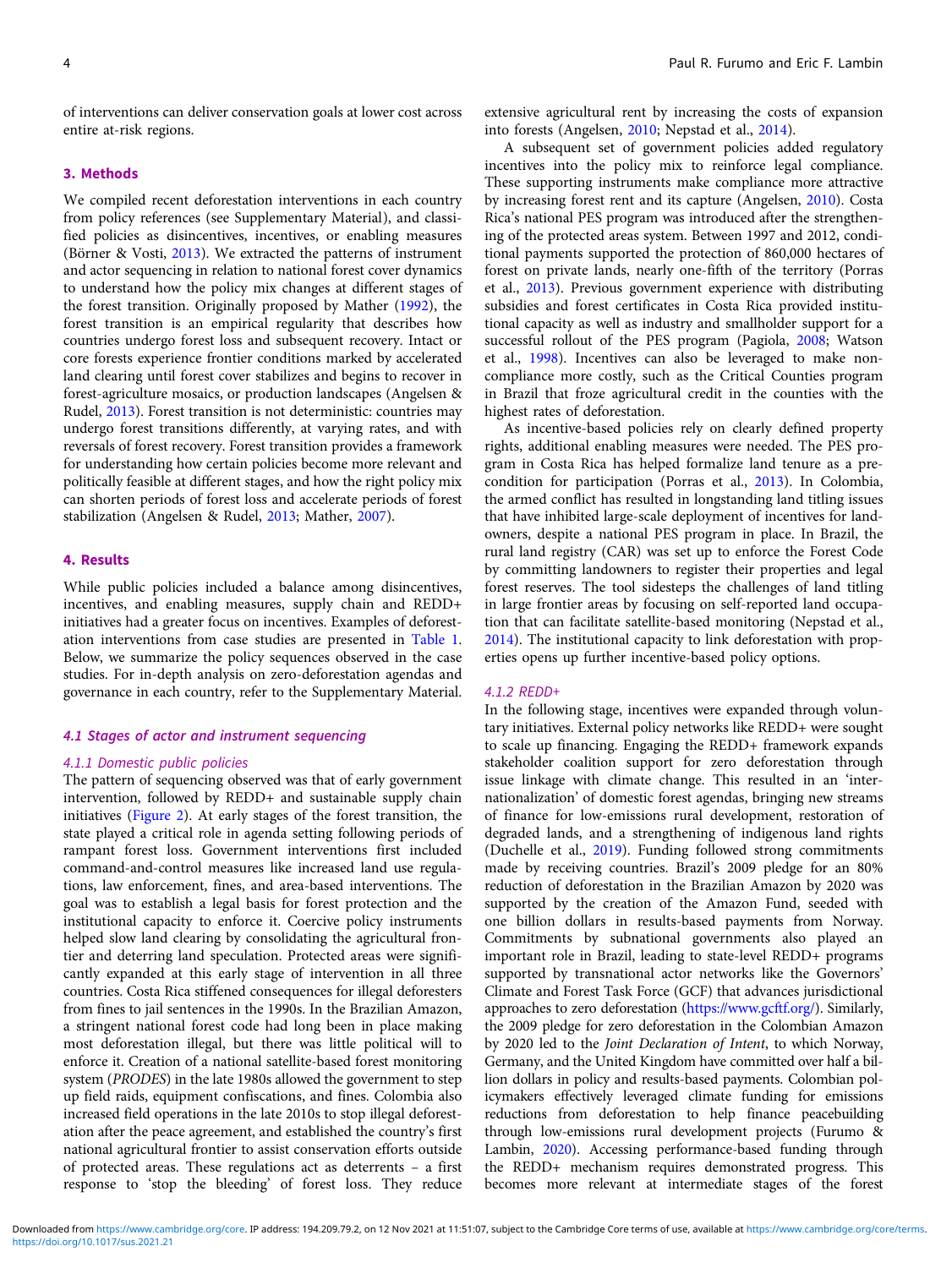<span id="page-4-0"></span>

|  |  |  |  |  | <b>Table 1.</b> Key interventions to reduce deforestation in the national case studies |
|--|--|--|--|--|----------------------------------------------------------------------------------------|
|--|--|--|--|--|----------------------------------------------------------------------------------------|

|                            | Domestic public policies                                                                                                                                                                      |                                                                                                                                                    |                                                                                                                                                                |                                                                                                                                                             |
|----------------------------|-----------------------------------------------------------------------------------------------------------------------------------------------------------------------------------------------|----------------------------------------------------------------------------------------------------------------------------------------------------|----------------------------------------------------------------------------------------------------------------------------------------------------------------|-------------------------------------------------------------------------------------------------------------------------------------------------------------|
|                            | <b>Disincentives</b>                                                                                                                                                                          | <i><u><b>Incentives</b></u></i>                                                                                                                    | $REDD+$                                                                                                                                                        | Supply chain initiatives                                                                                                                                    |
| Costa Rica                 | National System of<br>Conservation Areas (SINAC)<br>Forest conversion ban                                                                                                                     | Payments for<br>environmental services<br>(PES)<br>National decarbonization<br>strategy (2050)                                                     | Coffee and livestock<br>Nationally Appropriate<br>Mitigation Actions (NAMAs)<br>National forest monitoring<br>system (MOCUPP)                                  | Sustainable Pineapple<br>Initiative (INSP)<br>DESCUBRE Program for<br>smallholders                                                                          |
| <b>Brazilian</b><br>Amazon | National Forest Code<br>Amazon Region Protected<br>Areas Program (ARPA)<br>Plan for Prevention and<br>Control of Deforestation<br>(PPCDAm)<br>Critical County program<br>(credit 'blacklist') | Conditional cash-transfers<br>(e.g. Bolsa Verde)<br>Green tax allocation (state<br>level)<br>Green Counties program<br>(Pará) (credit 'greenlist') | Amazon Fund<br>Governors' Climate & Forest<br>(GCF) Task Force<br>Low-carbon agriculture (ABC)<br>program<br>National Climate Change<br>Mitigation Plan (NPCC) | Soy moratorium<br>Cattle moratoria<br>Produce, Conserve, Include<br>initiative (PCI-Mato Grosso)                                                            |
| Colombia                   | Operation Artemis (law<br>enforcement)<br>Intersectoral Commission on<br>Controlling Deforestation<br>(CICOD)<br>National agricultural frontier                                               | Program for illicit crop<br>substitution (PNIS)<br>Payment for ecosystem<br>services act<br>Carbon offset program                                  | National forest monitoring<br>system (SMByC)<br>Amazon Vision (REDD Early<br>Movers)<br>Amazon Sustainable<br>Landscapes (ASL)                                 | Zero-deforestation agreements<br>(ZDAs): palm oil, beef, dairy, cocoa,<br>timber<br>Colombian Roundtable on<br>Sustainable Cattle<br>Cheese Pact of Caquetá |

Acronyms reflect language of origin. For complete lists of interventions refer to the Supplementary Material.

transition after deforestation has been slowed and forest cover begins to stabilize ([Figure 3\)](#page-6-0). The government pledges in Brazil and Colombia both followed periods of reduced deforestation.

### 4.1.3 Supply chain initiatives

With a legal basis for reducing deforestation, institutional capacity for enforcement, and monitoring capabilities in place, countries are primed for further performance-based initiatives from private sector actors. At this stage, supply chain initiatives entered the policy mix to scale up zero-deforestation efforts through more specific targeting of commodity sectors and actor groups. Early sustainability efforts along commodity supply chains largely focused on market-based eco-certifications (e.g. Forest Stewardship Council) and multi-stakeholder commodity roundtables (e.g. Roundtable on Sustainable Palm Oil). These VSS have a long history in the case studies, but most standards have only recently adopted zero-deforestation criteria. Early VSS have raised awareness among firms and farmers, pioneered mechanisms for supply chain traceability, and created new markets for sustainable products. Many corporate zero-deforestation commitments also rely on certifications to demonstrate compliance (Lambin et al., [2018\)](#page-10-0). Contemporary supply chain initiatives have morphed from private sector commitments into multi-stakeholder implementation strategies – for example, the soy and cattle moratoria in Brazil and the national zero-deforestation agreements for palm oil, beef, dairy, cocoa, and timber sectors in Colombia.

Environmental NGOs played an important role in pressuring industry actors through naming-and-shaming campaigns that led to the creation of the soy moratorium in the Brazilian Amazon. The moratorium began in 2006 as a working group between NGOs, soy traders, and producer associations. The Brazilian government joined in 2008 and helped develop a system to monitor compliance using PRODES. To pre-empt civil society backlash and government regulation, moratoria were also organized in the cattle sector that rely on the government's CAR to monitor compliance. In Colombia, ambitious private sector zerodeforestation agreements were initiated by the government

through REDD+ funding. The Joint Declaration required Colombia to establish zero-deforestation agreements in national commodity sectors. Companies committed to deforestation-free production along their supply chains, civil society organizations supported implementation, and the Colombian government assumed responsibility for monitoring compliance through their national forest monitoring system. In 2020, Costa Rica began pursuing similar zero-deforestation initiatives with commodity sectors through a national monitoring system that tracks land use changes in pineapple, oil palm, banana, sugar cane, and cattle landscapes. Supply chain initiatives also include partnerships to support smallholders in the production, transformation, and marketing of sustainable products (Furumo & Lambin, [2020](#page-9-0)). Supply chain initiatives are relevant at intermediate and late stages of the forest transition to limit further encroachment into forest frontiers and conserve tree cover for regeneration in production landscapes [\(Figure 3\)](#page-6-0). Market-based instruments require infrastructure that mostly exists in forest-agriculture mosaic landscapes.

# 4.2 National variations in policy sequences

Variations in policy sequences exist between countries given unique national settings. These variations can be understood as the context-appropriate policy sequence needed to overcome institutional, financial, distributional, and free-riding barriers faced by each country (Pahle et al., [2018\)](#page-10-0). Below, we identify the main factors that account for these variations.

# 4.2.1 Political will and baseline institutional capacity

Countries begin their pursuit of controlling deforestation with different levels of institutional and financial capacity. Much of Brazil and Costa Rica's successes in reducing deforestation can be attributed to proactive political leadership that removed institutional barriers early in the policy sequence. REDD+ financing was later sought to scale up existing government strategies. Brazil eventually pursued REDD+ to receive compensation for its early successes in reducing deforestation. Costa Rica was also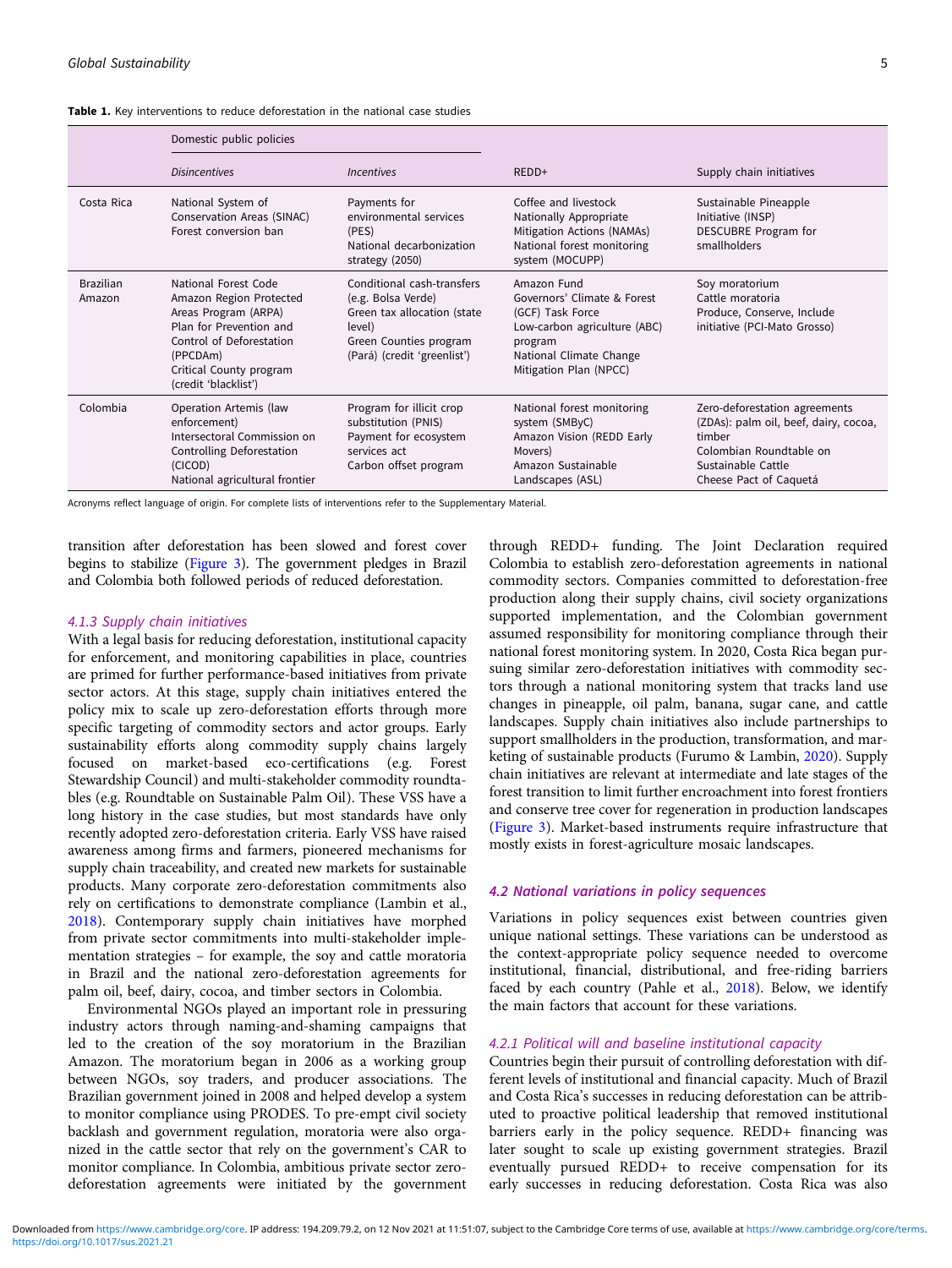<span id="page-5-0"></span>

Fig. 2. The evolving policy mix to reduce deforestation in three national case studies from Latin America. Domestic public policies like area-based disincentives and command-and-control measures developed early in the policy sequence, followed by financial incentives to increase compliance. Enabling measures to support (dis)incentives increased at later stages to enhance coordination in the policy mix. REDD+ and supply chain initiatives consist primarily of incentives and enabling measures. Graph values represent cumulative interventions in the policy mix prior to, but not including, the year displayed in each column.

interested in pursuing compensation for national forest recovery, particularly in its large protected area system, but was less beholden to REDD+ payments as it already had mechanisms to finance its national PES program through a tax on fossil fuels and a national carbon market (Barbier et al., [2020;](#page-9-0) Wallbott et al., [2019\)](#page-11-0). Colombia has introduced similar financial mechanisms to support its system of protected areas and REDD+ projects, but with weaker baseline-level institutional and enforcement capacity, it has been more reliant on international REDD+ support to advance its zero-deforestation agenda.

# 4.2.2 Commodity-driven deforestation and links to international markets

When a commodity sector is responsible for significant deforestation, and impacts are highly visible, supply chain initiatives will likely be sought earlier in the policy sequence. In Brazil, major

supply chain initiatives slightly preceded engagement with REDD +. Forest clearing for soy fields in the Brazilian Amazon had captured international attention when the soy moratorium was introduced. With much of the soy being exported, Brazilian soy traders were susceptible to consumer pressure and thus needed to demonstrate commitments to sustainability or risked losing market access. The pre-competitive, market-exclusion mechanism of the moratorium surmounted distributional barriers by building an industry coalition. County-level monitoring and conditioning of credit access to individual farmers based on jurisdictional performance helped overcome free-riding and scale up compliance.

The Colombian commodity sectors with zero-deforestation agreements are mostly geared toward the domestic markets; roughly 60% of palm oil, 85% of beef, and 95% of cocoa production are consumed internally (Furumo & Lambin, [2020](#page-9-0)). Supply chain initiatives can thus gain traction even in sectors that are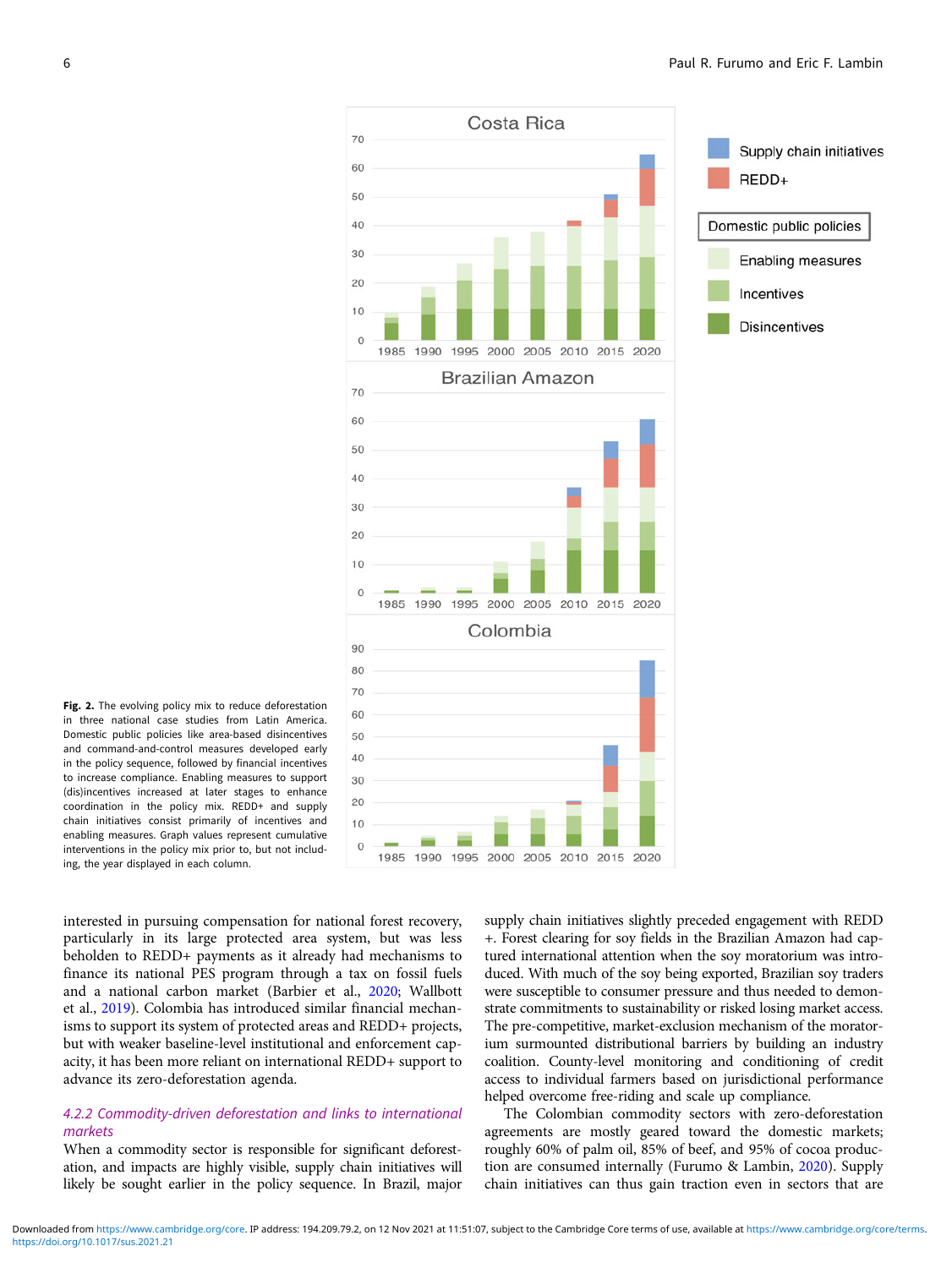<span id="page-6-0"></span>

Fig. 3. Stages of policy sequencing along the forest transition curve. Earlier in the forest transition, coercive instruments are designed to control deforestation and disrupt lock-in of existing production models. Instruments become more targeted with the deployment of incentives. Later in the forest transition, voluntary instruments expand alternative models of sustainable production that lead to forest recovery. The policy sequence  $(t_n)$  represents the addition of (not transition to) new actor domains as interventions are layered into the policy mix.

relatively decoupled from international markets. Participating Colombian producers expect these agreements to distinguish their products and create opportunities to expand exports. In Costa Rica, the livestock industry contributed significant forest loss leading up to the forest transition in the 1980s. The reversal of forest decline was largely due to stagnating beef exports. No single commodity sector has dominated deforestation since, and thus supply chain initiatives have not been as pressing – although a multi-stakeholder group has recently formed over growing concern about deforestation from export-oriented pineapple production.

# 5. Discussion

### 5.1 Mechanistic sequencing to address proximate drivers

The role of sequencing in the design of smart policy mixes for zero-deforestation commodity production and rural development takes both mechanistic and transformative forms. The mechanistic view focuses on deploying the right instrument at the right time, in response to evolving circumstances along the forest transition curve (Figure 3). At early forest transition stages, channeling infrastructure projects (e.g. roads, mining, settlements) away from intact core forests yields the greatest benefit to control deforestation (Angelsen & Rudel, [2013\)](#page-9-0). Once these projects are in place, it is very difficult to prevent the positive feedback of land clearing from auxiliary roads that expand accessibility. Preventative measures through improved spatial planning are needed to achieve this (Vilela et al., [2020\)](#page-11-0), including area-based regulations like protected areas and indigenous reserves. In a posterior stage, slowing land clearing in frontier forests requires state interventions that increase the risk of illegally cutting forests (e.g. law enforcement, fines) and incentivize legal compliance by reducing opportunity costs (e.g. subsidies, cash payments) (Nepstad et al., [2014\)](#page-10-0). Defining clear property rights can enable adoption. REDD+ as a strategy to mitigate GHG emissions by

preventing deforestation enters the policy mix at this stage, facilitating government action.

In later stages of forest transition, the focus of policies becomes accelerating forest recovery through adaptive strategies. Most gains in forest cover occur in production landscapes outside of protected areas, thus calling for sustainable agricultural policies. These include targeted market-based strategies that expand alternative models of production and create more value for farmers. Enabling measures include technical assistance and green credit for farmers, partnerships with well-capitalized processors, and the creation of new markets. Supply chain initiatives gain the most traction at this stage, opening opportunities for blended finance and other public–private partnerships. In reality, these policy stages occur simultaneously in different regions across a country, particularly when a gradient of forest cover dynamics exists between agricultural areas and core forests. Further research is needed to understand whether the pattern of policy sequencing observed in our case studies holds up in other countries and geographical regions with different political, institutional, and cultural settings.

# 5.2 Transformative sequencing to address underlying drivers

A transformative view of sequencing considers how deliberate ordering of interventions can unlock system-wide changes in governance regimes. A transition to zero-deforestation commodity production requires overcoming political economy-related resistance, by weakening existing vested interests and building up new political and institutional support for sustainable land use. In the case studies, this transition began with a domestic enabling environment that supported private sector initiatives and advanced multi-stakeholder engagement. This enabling environment includes a strong legal framework for de jure forest protection, institutional capacity for de facto law enforcement, and a rearrangement of incentives to support new models of sustainable production. We observed different mechanisms in the creation of the domestic enabling environment, beginning with government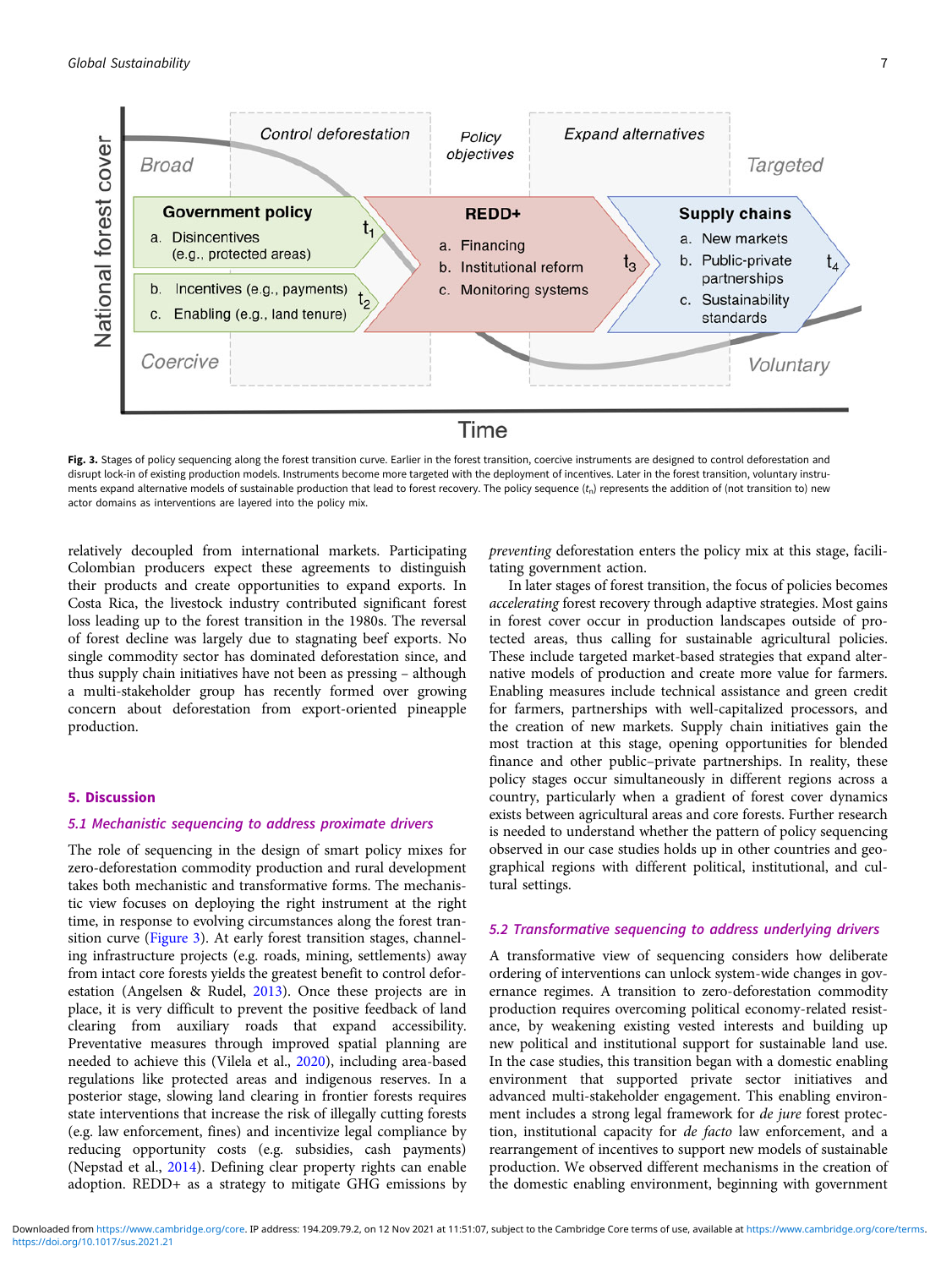commitment and reinforced through incentives for coalitionbuilding and new technologies.

### 5.2.1 Government commitment sets the national forest agenda

The enabling environment can only be set by governments, yet domestic public policy remains the biggest wildcard among the three governance domains. As most tropical forests are state-owned, it is also the most critical. Even with de jure forest protection in place – which is relatively strong in Latin America – law enforcement requires sustained political will and resources. A first step to disrupting perverse institutional lock-ins is thus commitment by the state. These commitments tend to follow a focusing event, such as the 1997 forest fires in the Brazilian Amazon, or the signing of the peace deal in Colombia. Forest resources also become increasingly scarce along the forest transition curve, increasing their value and opportunities for their conservation. In countries with weak political and institutional capacity for land use governance, transnational networks like REDD+ have expanded incentives to pursue national commitments and institutional reform. Nonetheless, a national forest transition requires sustained political support. In Brazil, the rollback of environmental regulations and law enforcement under the Bolsonaro administration is threatening years of progress on reducing deforestation. There is a risk of intermediate lock-in of REDD+ as an ineffective strategy if carbon markets do not mature and payments fail to materialize on a large scale. Brazil was compensated for less than 5% of its emission reductions between 2006 and 2015 [\(https://redd.unfccc.int/info-hub.html](https://redd.unfccc.int/info-hub.html)), and the lack of incentives has contributed to the current backlash. There are further challenges integrating proper project-level carbon offsets into national accounting systems under the Paris agreement (West et al., [2020](#page-11-0)), even though most tropical countries are relying on REDD+ to meet their nationally determined contributions (Hein et al., [2018](#page-9-0)).

### 5.2.2 Incentives build coalitions of support

Once governments have set an agenda to reduce deforestation, incentives build coalitions that reinforce regulatory compliance and increase the political feasibility of more stringent policy. In Costa Rica, the evolution from fiscal incentives for plantationbased reforestation in the 1980s to direct payments for forest conservation in the 1990s helped build a coalition of conservationminded industry actors. This softened opposition to a forest conversion ban that was extended during this period from lands with forestry aptitude to all private lands (Navarro & Thiel, [2007\)](#page-10-0). In the Brazilian Amazon, incentives were leveraged at the county level to spur collective action on reducing deforestation (Nepstad et al., [2014](#page-10-0)). This began by withholding agricultural credit for non-compliant deforesters (e.g. Critical Counties program). Positive reinforcement with credit was later introduced to reward groups of good actors instead of penalizing bad ones (e.g. Green Counties program). Without perceived legal risk and assured enforcement, incentives are less effective (Börner et al., [2015\)](#page-9-0) – especially for illegal deforestation like land grabbing in which criminal actors are unlikely to respond to regulatory or market-based incentives. However, law enforcement is costly in remote frontier and core forests (Börner et al., [2015\)](#page-9-0).

Governments can also dismantle or rearrange old incentives in the policy mix that reward forest clearing. In Costa Rica, the provision of livestock credit fueled the beef export boom and rapid forest decline of the 1960s and 1970s (Watson et al., [1998\)](#page-11-0), peaking at 58% of national agricultural credit in 1974 (Kaimowitz,

[1996\)](#page-10-0). Removal of the credit reduced demand for deforestation just as incentives for reforestation were kicking in. The recent proliferation of zero-deforestation initiatives in Colombia has not yet been successful in reducing deforestation on a large scale, partially because of policies that still favor agro-industrial interests and land clearing. Alternative forest-based models of production like agroforestry, silvopastoralism, and non-timber forest products are still perceived as high-risk ventures with limited credit opportunities from governments. In countries that produce two-thirds of the world's agricultural output, only 5% of agricultural financial incentives provided by governments support conservation (Searchinger et al., [2020](#page-10-0)). Farm credit and subsidies could gradually be made conditional on zero deforestation. Fiscal incentives can also be leveraged by making tax revenue distribution from national to local governments conditional on reducing deforestation, as pioneered by India (Busch & Mukherjee, [2017](#page-9-0)).

# 5.2.3 New technologies expand policy options

Advancements in technology expand the menu of policy options for reducing deforestation. Chiefly, satellite-based forest monitoring systems underpin interventions in all three policy domains: government law enforcement over landholders, results-based REDD+ payments for national and subnational governments, and producers' compliance with supply chain commitments for companies. Forest monitoring capabilities are a key development in the domestic enabling environment that allows for ambitious supply chain initiatives. The zero-deforestation agreements in commodity sectors in Colombia and Costa Rica rely on governments to monitor compliance, and REDD+ was key to building their monitoring systems. National landholder registries were a momentous innovation in Brazil and Costa Rica that supported the spatial targeting of instruments to the property level. Linking properties with high-resolution monitoring enabled policy experimentation with PES programs and market exclusion. The early detection of deforestation events also enhances government capacity to respond to violations in real-time. In countries that lack a national forest monitoring system, global databases are filling the gap. For example, GLAD alerts from Global Forest Watch (Hansen et al., [2016\)](#page-9-0) have helped the Peruvian government's Project Mercury crack down on illegal gold mining in the Amazon (Finer & Mamani, [2020](#page-9-0)). Improved alerts have the potential to turn real-time monitoring into real-time law enforcement.

### 5.3 Policy sequencing as a learning process

Learning mechanisms help explain how new ideas gain prominence in policy discussions and become adopted as mainstream strategies. Following Pahl-Wostl [\(2009](#page-10-0)), the concept of triple-loop learning captures how policy mixes evolve over time and transform the context of resource governance [\(Figure 4\)](#page-8-0). Single-loop learning refers to refining existing strategies to improve performance– that is, tinkering around the edges of strategies. Similar actions or instruments are re-calibrated or scaled up to broaden their scope of impact. Double-loop learning questions the underlying assumptions of a strategy and reframes governance solutions. This is accompanied by experimentation with new instruments and the inclusion of new actor groups. Triple-loop learning entails a paradigm shift in which power structures are redefined and the boundaries of actor networks are expanded far beyond the established governance regime (Pahl-Wostl, [2009\)](#page-10-0). These learning loops are evident in the evolving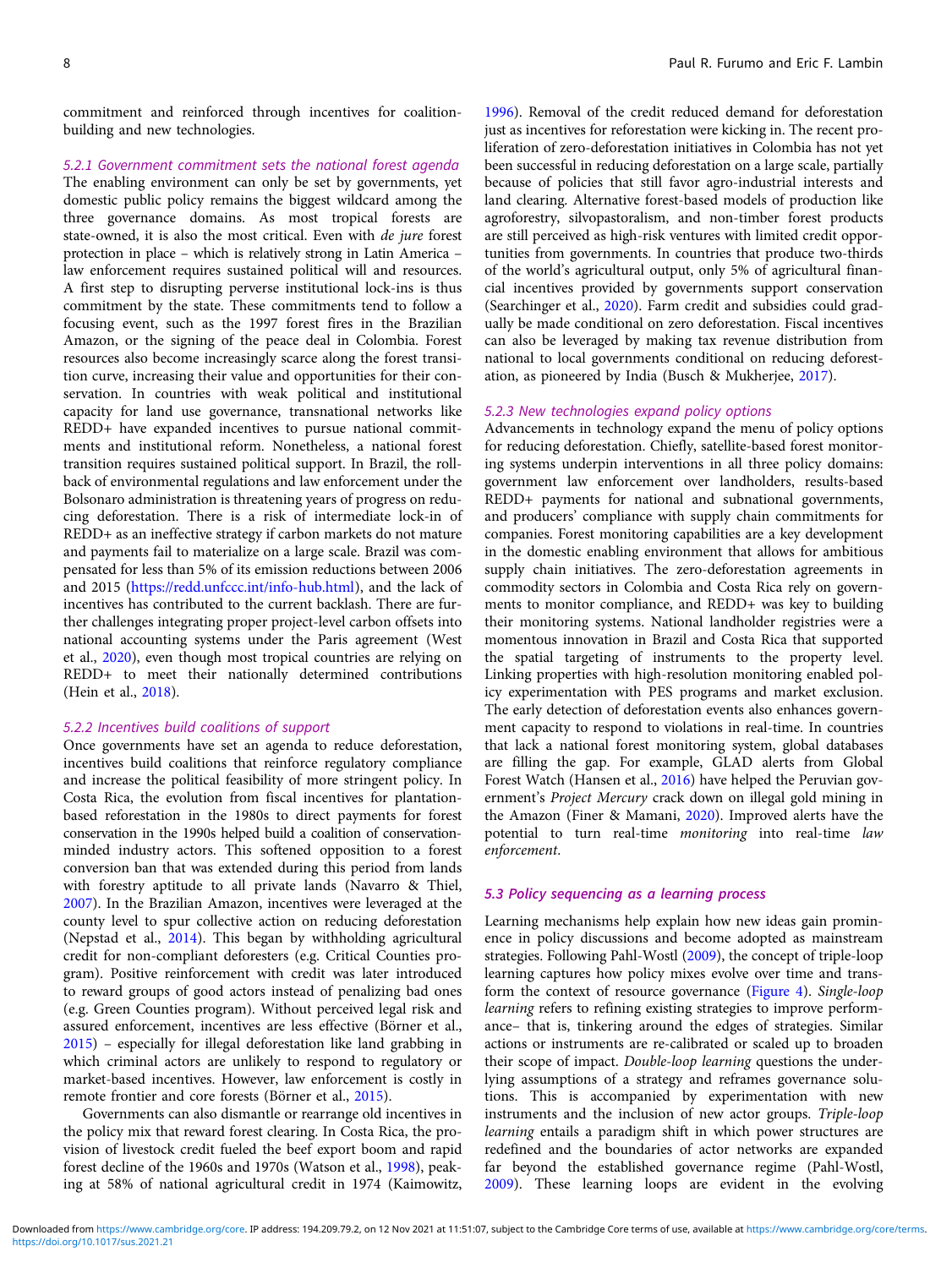<span id="page-8-0"></span>

Fig. 4. Forest governance as a sequence of policy strategies that are refined, reframed, and transformed through learning loops (derived from Pahl-Wostl, [2009\)](#page-10-0). Each loop confers an increasingly higher level of learning in a process that leads to more efficient governance defined by enhanced coordination and synergies among actor groups.

governance strategies for controlling deforestation, which we refer to below as forest governance 1.0 to 3.0.

Forest governance 1.0 was rooted in a 'fortress conservation' paradigm that sought to exclude humans from nature. This strategy utilized incremental area-based instruments and sanctions to target proximate deforestation drivers. Interventions were largely pursued by state environmental ministries and shared minimal linkages, or outright antagonisms, with other policy domains (e.g. agriculture) and actor groups (e.g. indigenous). In recent decades, policymakers have come to recognize the limitations of relying solely on disincentives to control deforestation. Forest governance 2.0 shifted focus to offering incentives to influence behavior. This reframing recognizes the absence of silver bullet solutions, and embraces policy mixes that combine area-based and supply chain initiatives, and incentives with threats of sanctions. Policymaking is advanced through transnational networks of subnational and non-state actors at multiple levels. This polycentric experimentation has led to a proliferation of public and private initiatives that are layered with minimal coordination.

In the face of looming tipping points for reducing global emissions and preserving tropical forest ecosystems (Nobre et al., [2016\)](#page-10-0), there is a renewed sense of urgency in solving deforestation. The need to make polycentric governance more efficient has led to new governance strategies that account for policy interactions. Forest governance 3.0 seeks to design a coordinated and coherent approach that integrates multiple types of interventions articulated in a purposeful way to maximize synergies. Integrated landscape and jurisdictional approaches are a first attempt in this paradigm shift. They seek to enhance actor coordination, manage scale mismatch and leakage, and lower costs of compliance and verification (Arts et al., [2017;](#page-9-0) Cash et al., [2006;](#page-9-0) von Essen & Lambin, [2020](#page-11-0)).

A deliberate and coordinated polycentric forest governance can use policy sequencing and policyscape concepts to design more cost-effective approaches. Purposeful policy sequencing – that is, undoing perverse lock-ins and establishing an enabling environment – can enhance complementarities among diverse initiatives. Governance through the policyscape would pool information, technology, and even resources across a broader coalition of actors, such that new initiatives are spatially targeted to maximize cost-effectiveness. This would ensure resources are not wasted on similar instruments in the same location and help avoid gaps elsewhere in the policyscape with underdeveloped policy mixes. Nonetheless, competition among governments, NGOs, and other conservation practitioners for limited resources undermines a deliberate and coordinated polycentrism. The current lack of communication among actors with similar goals is evident in the Colombian Amazon, where even government-led initiatives are not in dialogue. Comprehensive and publicly available spatial data of where policies are implemented in practice would permit more rigorous impact evaluation, guide new investments, reduce transaction costs, and allow for smarter design of policy mixes with greater synergies.

Advanced stages of triple-loop learning must be accompanied by a broader transformation of societal norms and values, and demand-side measures in consuming countries. This includes addressing underlying drivers of deforestation, like reducing redmeat consumption and incorporating natural capital accounting into policymaking. Policy linkages between individual domains are transformed into policy integration across society, which is already beginning around carbon neutrality goals. Actor network boundaries are expanded to include global financial and trade systems that bridge supply and demand side measures. In sum, the domestic enabling environment becomes a global one.

# 6. Conclusion

Reducing tropical deforestation is possible through improved governance. No single strategy will solve deforestation and governments cannot simply copy-paste successful interventions from one country without tailoring them to domestic conditions like deforestation drivers, political will, and institutional capacity.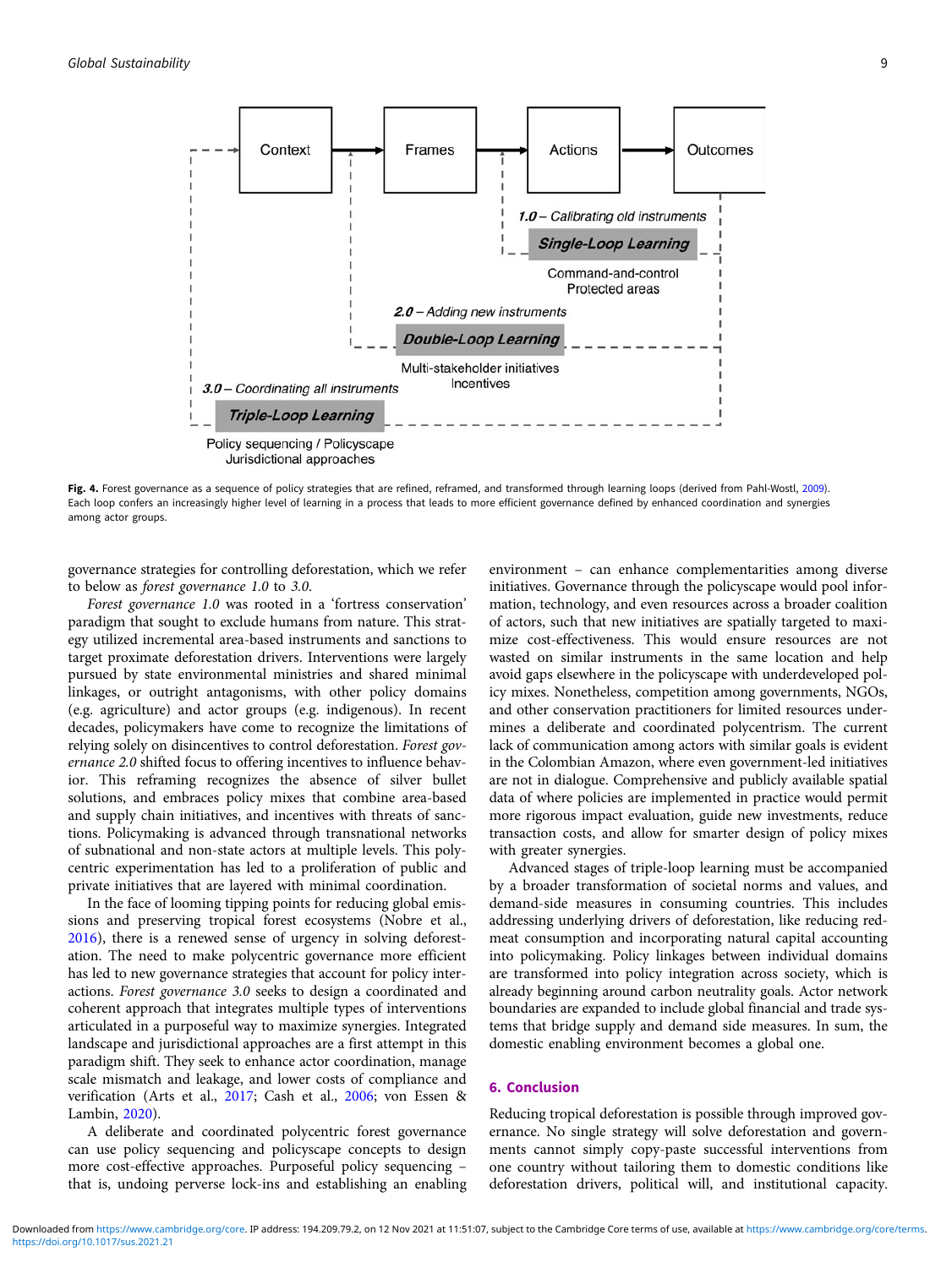<span id="page-9-0"></span>States play a critical role in initiating the national zerodeforestation agenda and creating an enabling environment of command-and-control policies and incentives that support private sector commitments. Strong subnational governments can also fill this role, just as self-regulation by the private sector can pre-empt it. Success, however, depends on a minimum level of institutional capacity from central governments. Once launched, the zero-deforestation agenda is kept in motion and scaled up by a collection of transnational initiatives, nonstate actors, and public–private partnerships. Transnational governance alone is not capable of achieving zero deforestation, but it can help states build the necessary institutional capacity to implement stronger commitments. Success depends not only on the establishment but also maintenance of the domestic enabling environment. Transnational actors provide a bulwark against changes in political winds that may temporarily debilitate government action.

In the face of growing urgency to reduce deforestation, we identify a new paradigm that is based on more deliberate and coordinated polycentric forest governance. Enhanced effectiveness of forest conservation interventions will result from a purposeful sequencing of public and private interventions, and a policyscape of complementary initiatives that generate a system-wide transformation of forest governance.

**Supplementary material.** The supplementary material for this article can be found at [https://doi.org/10.1017/sus.2021.21.](https://doi.org/10.1017/sus.2021.21)

Acknowledgements. None.

### Author contributions.

PRF and EFL conceived and designed the study. PRF gathered and analyzed the data. PRF and EFL wrote the article.

Financial support. This research received no specific grant from any funding agency, commercial or not-for-profit sectors.

### Conflict of interest. None.

Research transparency and reproducibility. All datasets compiled and used for analysis in this study are available in the Supplementary File.

### References

- Angelsen, A. (2010). Policies for reduced deforestation and their impact on agricultural production. Proceedings of the National Academy of Sciences, 107(46), 19639–19644. doi: 10.1073/pnas.0912014107
- Angelsen, A., & Rudel, T. K. (2013). Designing and implementing effective REDD+ policies: A forest transition approach. Review of Environmental Economics and Policy, 7(1), 91–113. doi: 10.1093/reep/res022
- Arts, B., Buizer, M., Horlings, L., Ingram, V., van Oosten, C., & Opdam, P. (2017). Landscape approaches: A state-of-the-art review. Annual Review of Environment and Resources, 42, 439–463. doi: 10.1146/annurev-environ-102016-060932
- Barbier, E. B., Lozano, R., Rodríguez, C. M., & Troëng, S. (2020). Adopt a carbon tax to protect tropical forests. Nature, 578, 213–216. [https://doi.org/10.](https://doi.org/10.1038/d41586-020-00324-w) [1038/d41586-020-00324-w](https://doi.org/10.1038/d41586-020-00324-w).
- Barton, D. N., Blumentrath, S., & Rusch, G. (2013). Policyscape A spatially explicit evaluation of voluntary conservation in a policy mix for biodiversity

conservation in Norway. Society & Natural Resources, 26(10), 1185–1201. doi: 10.1080/08941920.2013.799727

- Béland, D., & Schlager, E. (2019). Varieties of policy feedback research: Looking backward, moving forward. Policy Studies Journal, 47(2), 184– 205. doi: 10.1111/psj.12340
- Bennear, L. S., & Stavins, R. N. (2007). Second-best theory and the use of multiple policy instruments. Environmental and Resource Economics, 37, 111– 129. doi: 10.1007/s10640-007-9110-y
- Börner, J., Marinho, E., & Wunder, S. (2015). Mixing carrots and sticks to conserve forests in the Brazilian Amazon: A spatial probabilistic modeling approach. PLoS ONE, 10(2), e0116846. doi: 10.1371/journal.pone.0116846
- Börner, J., Schulz, D., Wunder, S., & Pfaff, A. (2020). The effectiveness of forest conservation policies and programs. Annual Review of Resource Economics, 11(2), 19.10–19.20. doi: 10.1146/annurev-resource-110119- 025703
- Börner, J., & Vosti, S. (2013). Managing tropical forest ecosystem services: An overview of options. In Muradian R., & L. Rival (eds.), Governing the provision of ecosystem services (pp. 21–46). Springer.
- Busch, J., & Mukherjee, A. (2017). Encouraging state governments to protect and restore forests using ecological fiscal transfers: India's tax revenue distribution reform. Conservation Letters, 11(2), 1–10. doi: 10.1111/conl.12416
- CAIT Climate Data Explorer (2020). World Resources Institute. Retrieved from [http://cait. wri.org/.](http://cait. wri.org/)
- Cash, D. W., Adger, N. W., Berkes, F., Garden, P., Lebel, L., Olsson, P., Pritchard, L., & Young, O. (2006). Scale and cross-scale dynamics: Governance and information in a multilevel world. Ecology and Society, 11(2), 8. Retrieved from [http://www.ecologyandsociety.org/vol11/iss2/art8/.](http://www.ecologyandsociety.org/vol11/iss2/art8/)
- Constantini, V., Crespi, F., & Palma, A. (2017). Characterizing the policy mix and its impact on eco-innovation: A patent analysis of energy-efficient technologies. Research Policy, 46(4), 799–819. doi: 10.1016/j.respol.2017.02.004
- Dobson, A. P., Pimm, S. L., Hannah, L., Kaufman, L., Ahumada, J. A., Ando, A. W., Bernstein, A., Busch, J., Daszak, P., Engelmann, J., Kinnaird, M. F., Li, B. V., Loch-Temzelides, T., Lovejoy, T., Nowak, K., Roehrdanz, P. R., & Vale, M. M. (2020). Ecology and economics for pandemic prevention. Science, 369(6502), 379–381. doi: 10.1126/science.abc3189
- Duchelle, A. E., Seymour, F., Brockhaus, M., Angelsen, A., Larson, A. M., Moeliono, M., Wong, G. Y., Pham, T. T., & Martius, C. (2019). Forest-based climate mitigation: Lessons from REDD+ implementation. Washington, DC: Issue Brief, World Resources Institute.
- Ezzine-de-Blas, D., Dutilly, C., Lara-Pulido, J. A., Le Velly, G., & Guevara-Sanginés, A. (2016). Payments for environmental services in a policymix: Spatial and temporal articulation in Mexico. PLoS ONE, 11(4), e0152514. doi: 10.1371/journal.pone.0152514
- Finer, M., & Mamani, N. (2020). Illegal gold mining frontiers, part 1: Peru. MAAP: 115. Retrieved from [https://maaproject.org/2020/mining\\_frontiers\\_peru/.](https://maaproject.org/2020/mining_frontiers_peru/)
- Flanagan, K., Uyarra, E., & Laranja, M. (2011). Reconceptualising the 'policy mix' for innovation. Research Policy, 40, 702–713. doi: 10.1016/ j.respol.2011.02.005
- Furumo, P. R., & Lambin, E. F. (2020). Scaling up zero-deforestation initiatives through public-private partnerships: A look inside post-conflict Colombia. Global Environmental Change, 62, 102055. doi: 10.1016/j.gloenvcha.2020. 102055
- Goulder, L. H., & Parry, I. W. H. (2008). Instrument choice in environmental policy. Review of Environmental Economics and Policy, 2(2), 152–174. doi: 10.1093/reep/ren005
- Griscom, B. W., Adams, J., Ellis, P. W., Houghton, R. A., Lomax, G., Miteva, D. A., Schlesinger, W. H., Shoch, D., Siikamäki, J. V., Smith, P., Woodbury, P., Zganjar, C., Blackman, A., Campari, J., Conant, R. T., Delgado, C., Elias, P., Gopalakrishna, T., Hamsik, M. R., … Fargione, J. (2017). Natural climate solutions. Proceedings of the National Academy of Sciences, 114(44), 11645–11650. doi: 10.1073/pnas.1710465114
- Gunningham, N., & Sinclair, D. (1998). Designing smart regulation. Oxford University Press.
- Hansen, M. C., Krylov, A., Tyukavina, A., Potapov, P. V., Turubanova, S., Zutta, B., Ifo, S., Margono, B., Stolle, F., & Moore, R. (2016). Humid tropical forest disturbance alerts using Landsat data. Environmental Research Letters, 11, 034008. <http://dx.doi.org/10.1088/1748-9326/11/3/034008>.
- Hein, J., Guarin, A., Frommé, E., & Pauw, P. (2018). Deforestation and the Paris climate agreement: An assessment of REDD+ in the national climate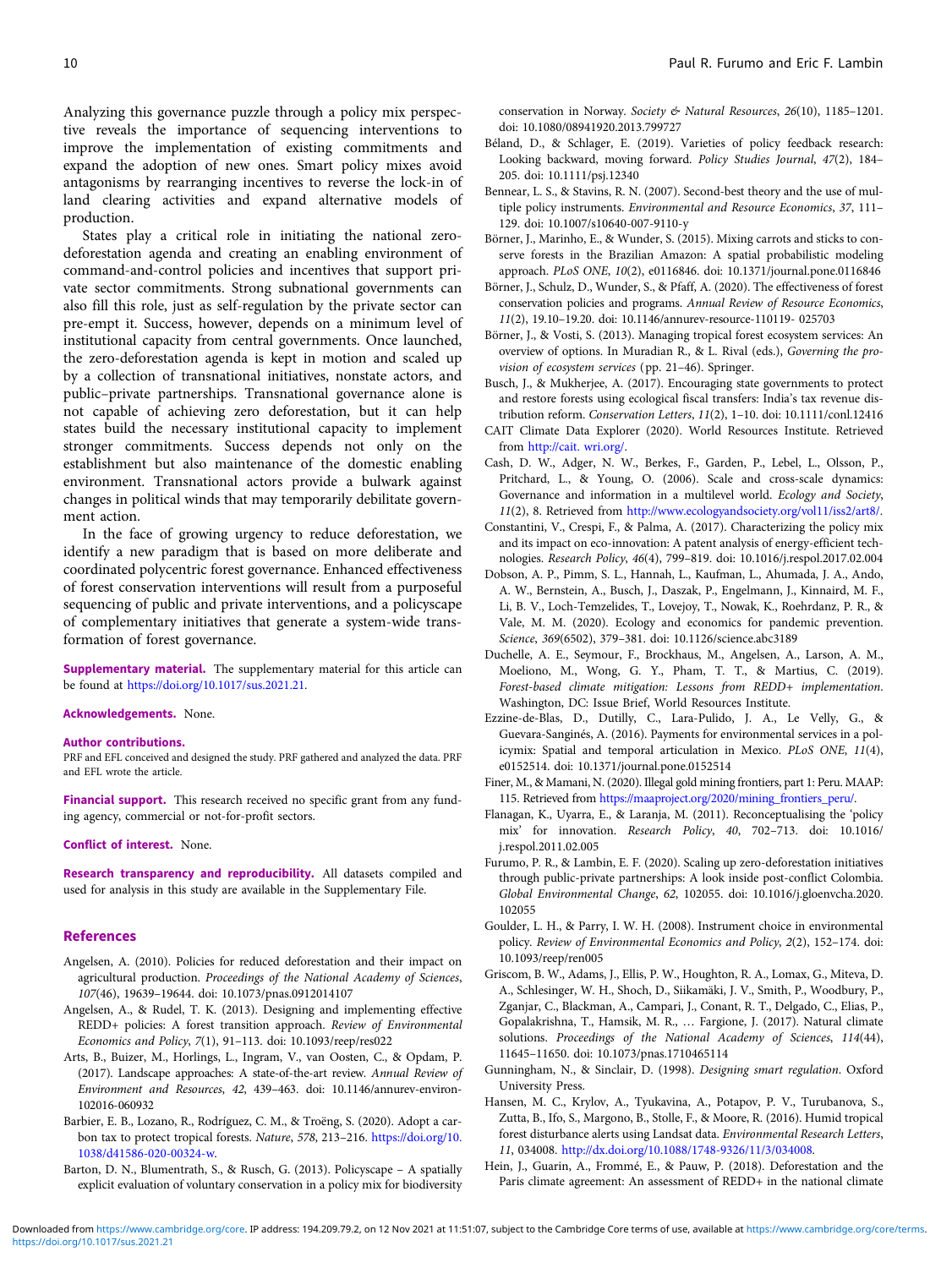<span id="page-10-0"></span>action plans. Forest Policy and Economics, 90, 7–11. doi: 10.1016/ j.forpol.2018.01.005

- Horbach, J., Rammer, C., & Rennings, K. (2012). Determinants of eco-innovations by type of environmental impact – The role of regulatory push/pull, technology push and market pull. Ecological Economics, 78, 112–122. doi: 10.1016/j.ecolecon.2012.04.005
- Houghton, R. A., Byers, B., & Nassikas, A. A. (2015). A role for tropical forests in stabilizing atmospheric CO2. Nature Climate Change, 5, 1022–1023. doi: 10.1038/nclimate2869
- Howlett, M. (2019). Procedural policy tools and the temporal dimensions of policy design. International Review of Public Policy, 1, 1. doi: 10.4000/irpp.310
- Howlett, M., & Rayner, J. (2007). Design principles for policy mixes: Cohesion and coherence in 'New Governance Arrangements'. Policy and Society, 26 (4), 1–18. doi: 10.1016/S1449-4035(07)70118-2
- Howlett, M., & Rayner, J. (2013). Patching vs packaging in policy formulation: Assessing policy portfolio design. Politics and Governance, 1(2), 170–182. doi: 10.17645/pag.v1i2.95
- Jaffe, A. B., Newell, R. G., & Stavins, R. N. (2005). A tale of two market failures: Technology and environmental policy. Ecological Economics, 54, 164–174. doi: 10.1016/j.ecolecon.2004.12.027
- Jordan, A., & Matt, E. (2014). Designing policies that intentionally stick: Policy feedback in a changing climate. Policy Sciences, 47, 227–247. doi: 10.1007/ s11077-014-9201-x
- Kaimowitz, D. (1996). Livestock and deforestation. Central America in the 1980s and 1990s: A policy perspective. CIFOR, Retrieved from [https://](https://www.cifor.org/knowledge/publication/88/) [www.cifor.org/knowledge/publication/88/.](https://www.cifor.org/knowledge/publication/88/)
- Kivimaa, P., & Kern, F. (2016). Creative destruction or mere niche support? Innovation policy mixes for sustainability transitions. Research Policy, 45, 205–217. doi: 10.1016/j.respol.2015.09.008
- Lambin, E. F., Gibbs, H., Heilmayr, R., Carlson, K. M., Fleck, L. C., Garrett, R. D., le Polain de Waroux, Y., McDermott, C. L., McLaughlin, D., Newton, P., Nolte, C., Pacheco, P., Rausch, L. L., Streck, C., Thorlakson, T., & Walker, N. F. (2018). The role of supply-chain initiatives in reducing deforestation. Nature Climate Change, 8, 109–116. doi: 10.1038/s41558-017-0061-1
- Lambin, E. F., Kim, H., Leape, J., & Lee, K. (2020). Scaling up solutions for a sustainability transition. One Earth, 3(1), 89–96. doi: 10.1016/ j.oneear.2020.06.010
- Lambin, E. F., Meyfroidt, P., Rueda, X., Blackman, A., Börner, J., Cerutti, P. O., Dietsch, T., Jungmann, L., Lamarque, P., Lister, J., Walker, N. F., & Wunder, S. (2014). Effectiveness and synergies of policy instruments for land use governance in tropical regions. Global Environmental Change, 28, 129–140. doi: 10.1016/j.gloenvcha.2014.06.007
- Levin, K., Cashore, B., Bernstein, S., & Auld, G. (2012). Overcoming the tragedy of super wicked problems: Constraining our future selves to ameliorate global climate change. Policy Sciences, 45, 123–152. doi: 10.1007/ s11077-012-9151-0
- Li, L., & Taeihagh, A. (2020). An in-depth analysis of the evolution of the policy mix for sustainable energy transition in China from 1981 to 2020. Applied Energy, 263, 114611. doi: 10.1016/j.apenergy.2020.114611
- Mahoney, J. (2000). Path dependence in historical sociology. Theory and Society, 29(4), 507–548. doi: 10.2307/3108585
- Mather, A. S. (1992). The forest transition. Area, 24(4), 367–379. doi: 10.2307/ 20003181
- Mather, A. S. (2007). Recent Asian forest transitions in relation to foresttransition theory. International Forestry Review, 9(1), 491–502. doi: 10.1505/ifor.9.1.491
- Meckling, J., Kelsey, N., Biber, E., & Zysman, J. (2015). Winning coalitions for climate policy. Science, 349, 6253. doi: 10.1126/science.aab1336
- Meckling, J., Sterner, T., & Wagner, G. (2017). Policy sequencing toward decarbonization. Nature Energy, 2, 918–922. doi: 10.1038/s41560-017- 0025-8
- Navarro, G., & Thiel, H. (2007). On the evolution of the Costa Rican Forestry Control System. Country case study No. 6. Verifor. Retrieved from [https://](https://www.odi.org/publications/3401-evolution-costa-rican-forestry-control-system) [www.odi.org/publications/3401-evolution-costa-rican-forestry-control-system.](https://www.odi.org/publications/3401-evolution-costa-rican-forestry-control-system)
- Nepstad, D., Irawan, S., & Bezerra, T. (2013). More food, more forests, fewer emissions, better livelihoods: Linking REDD+, sustainable supply chains and domestic policy in Brazil. Indonesia, and Colombia. Carbon Management, 4(6), 639–658. doi: 10.4155/cmt.13.65
- Nepstad, D., McGrath, D., Stickler, C., Alencar, A., Azevedo, A., Swette, B., Bezerra, T., DiGiano, M., Shimada, J., & da Motta, R. S. (2014). Slowing Amazon deforestation through public policy and interventions in beef and soy supply chains. Science, 344, 1118–1123. doi: 10.1126/ science.1248525
- Nobre, C. A., Sampaio, G., Borma, L. S., Castilla-Rubio, J. C., Silva, J. S., & Cardoso, M. (2016). Land-use and climate change risks in the Amazon and the need of a novel sustainable development paradigm. Proceedings of the National Academy of Sciences, 39, 10759–10768. [https://doi.org/10.](https://doi.org/10.1073/pnas.1605516113) [1073/pnas.1605516113.](https://doi.org/10.1073/pnas.1605516113)
- Ostrom, E. (2010). Polycentric systems for coping with collective action and global environmental change. Global Environmental Change, 20(4), 550– 557. doi: 10.1016/j.gloenvcha.2010.07.004
- Pagiola, S. (2008). Payments for environmental services in Costa Rica. Ecological Economics, 65, 712–724. doi: 10.1016/j.ecolecon.2007.07.033
- Pahle, M., Burtraw, D., Flachsland, C., Kelsey, N., Biber, E., Meckling, J., Edenhofer, O., & Zysman, J. (2018). Sequencing to ratchet up climate policy stringency. Nature Climate Change, 8, 861–867. doi: 10.1038/ s41558-018-0287-6
- Pahl-Wostl, C. (2009). A conceptual framework for analysing adaptive capacity and multi-level learning processes in resource governance regimes. Global Environmental Change, 19, 354–365. doi: 10.1016/ j.gloenvcha.2009.06.001
- Pfaff, A., & Robalino, J. (2012). Protecting forests, biodiversity, and the climate: Predicting policy impact to improve policy choice. Oxford Review of Economic Policy, 28(1), 164–179. doi: 10.1093/oxrep/grs012
- Pierson, P. (1993). When effect becomes cause: Policy feedback and political change. World Politics, 45(4), 595–628. doi: 10.2307/2950710
- Pierson, P. (2000). Not just what, but when: Timing and sequence in political processes. Studies in American Political Development, 14, 72–92. doi: 10.1017/S0898588X00003011
- Porras, I., Barton, D. N, Miranda, M., & Chacón-Cascante, A. (2013). Learning from 20 years of payments for ecosystem services in Costa Rica. International Institute for Environment and Development (IIED), London.
- Robalino, J., & Pfaff, A. (2013). Ecopayments and deforestation in Costa Rica: A nationwide analysis of PSA's initial years. Land Economics, 89(3), 432–448. doi: 10.3368/le.89.3.432
- Rogge, K. S., & Reichardt, K. (2016). Policy mixes for sustainability transitions: An extended concept and framework for analysis. Research Policy, 45, 1620– 1635. doi: 10.1016/j.respol.2016.04.004
- Rosenbloom, D., Meadowcroft, J., & Cashore, B. (2019). Stability and climate policy? Harnessing insights on path dependence, policy feedback, and transition pathways. Energy Research & Social Science, 50, 168-178. doi: 10.1016/j.erss.2018.12.009
- Schattschneider, E. E. (1935). Politics, pressures and the tariff: A study of free private enterprise in pressure politics, as shown in the 1929–1930 revision of the tariff. New York: Prentice-Hall.
- Schmidt, T. S., & Sewerin, S. (2017). Technology as a driver of climate and energy politics. Nature Energy, 2, 17084. doi: 10.1038/nenergy.2017.84
- Searchinger, T. D., Malins, C., Dumas, P., Baldock, D., Glauber, J., Jayne, T., Huang, J., & Marenya, P. (2020). Revising public agricultural support to mitigate climate change. Development Knowledge and Learning, World Bank. Washington, DC. Retrieved from [https://openknowledge.worldbank.](https://openknowledge.worldbank.org/handle/10986/33677) [org/handle/10986/33677](https://openknowledge.worldbank.org/handle/10986/33677).
- Seymour, F., & Harris, N. L. (2019). Reducing tropical deforestation. Science, 365(6455), 756–757. doi: 10.1126/science.aax8546
- Skocpol, T. (1992). Protecting soldiers and mothers: The political origins of social policy in the United States. Cambridge, MA: Belknap Press.
- Streeck, W., & Thelen, K. (2005). Introduction: Institutional change in advanced political economies. In W. Streeck, & K. Thelen (eds.), Beyond continuity: Institutional change in advanced political economies (pp. 1–39). Oxford University Press.
- Taeihagh, A., Givoni, M., & Bañares-Alcántara, R. (2013). Which policy first? A network-centric approach for the analysis and ranking of policy measures. Environment and Planning B: Planning and Design, 40, 595–616. doi: 10.1068/b38058
- Taylor, R., & Streck, C. (2018). Ending tropical deforestation: the elusive impact of the de- forestation-free supply chain movement. Working Paper. World